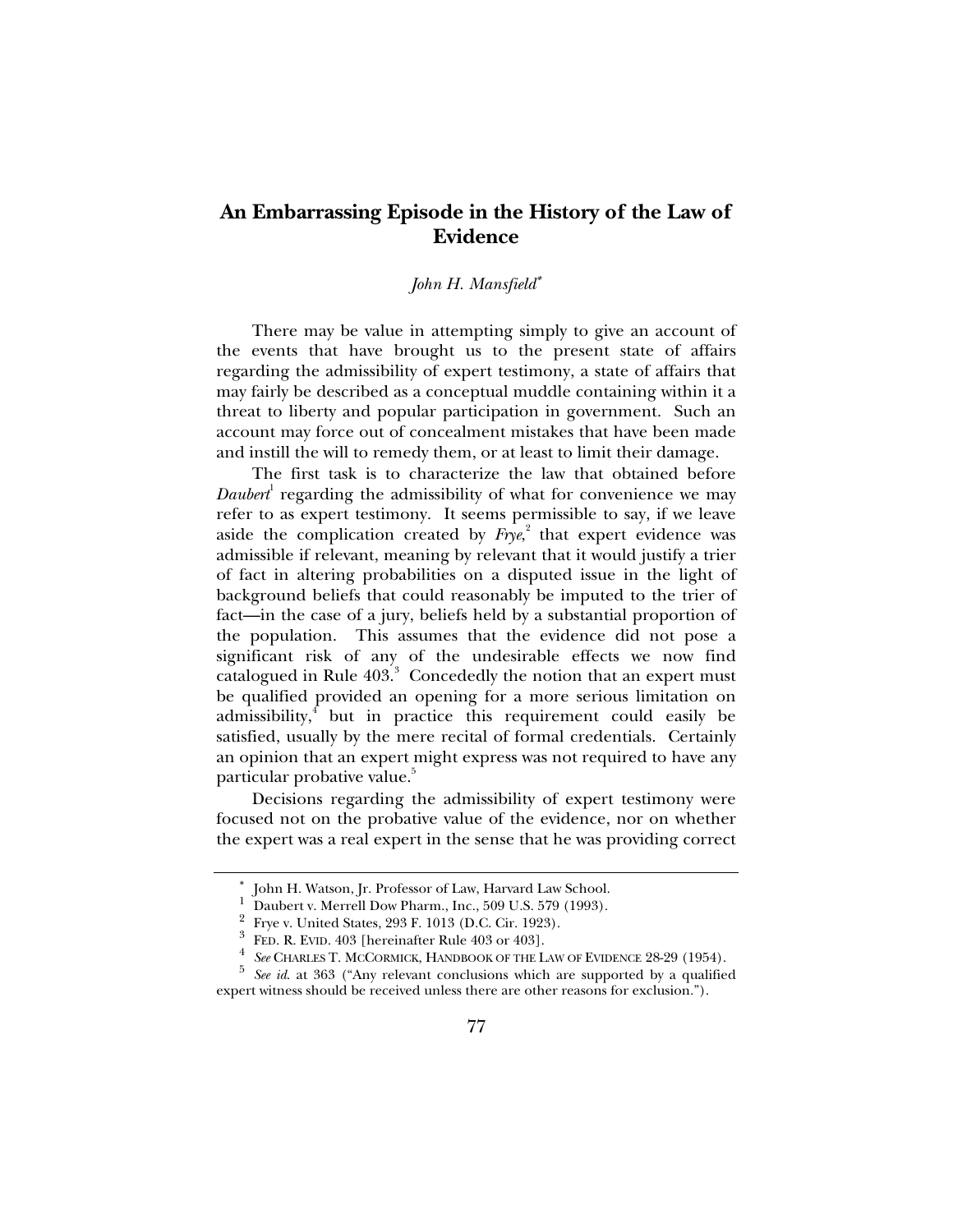information, but on whether the jury should be informed about the matter to which the witness proposed to testify through the formal process of evidence introduced at trial, or through the informal process of jury notice, the jurors simply taking into account what they already knew from their own experience. Thus if the question was whether a witness who described himself as an "accidentologist" should be allowed to give an opinion about the point of impact between two vehicles, the question was not whether his opinion was correct, but whether the information he would provide was not widely known, and so properly should be presented in open court and subjected to adversary testing.<sup>6</sup>

In addition to concern with the allocation of information between the formal and the informal processes, pre-*Daubert* decisions addressed the question of whether a witness should be allowed to testify using broad characterizations, drawing inferences, and expressing conclusions, or be confined to specifics, a question we associate with the Opinion Rule now embodied in Rule 701. Discussion of this question assumed that the witness's information properly was channeled through the formal process of presenting evidence at trial, the only question being the form it should take. In most situations involving what is loosely referred to as expert testimony, the information that it was desired to be provided the trier of fact could not be effectively communicated unless the witness used generalizations, inferences, opinions and so forth. In the case of what we may call for the moment nonexpert witnesses, on the other hand, it was often possible to insist that the witness be specific without there being any risk of loss of relevant evidence. The release from the constraints of the opinion rule of witnesses who had complex information to communicate did not imply, however, that these witnesses' testimony was required to be more than relevant, or that because they might be loosely characterized as experts that they had to be real experts in the sense of oracles of undoubted truth.

In all of this pre-*Daubert* law, there was no suggestion that evidence, to be admissible, had to be capable of being understood in a particular way by jurors, or that jurors had to be able to follow the reasoning of the expert. All that was required was that the evidence be relevant in the sense referred to above. There was no suggestion that evidence, in order to be allowed before the jury, had to carry with it a capacity for educating them to a certain level of

<sup>6</sup>  *See* Een v. Consol. Freightways, 120 F. Supp. 289 (D.N.D. 1954), *aff'd*, 220 F.2d 82 (8th Cir. 1955).

<sup>7</sup> FED. R. EVID. 701 [hereinafter Rule 701].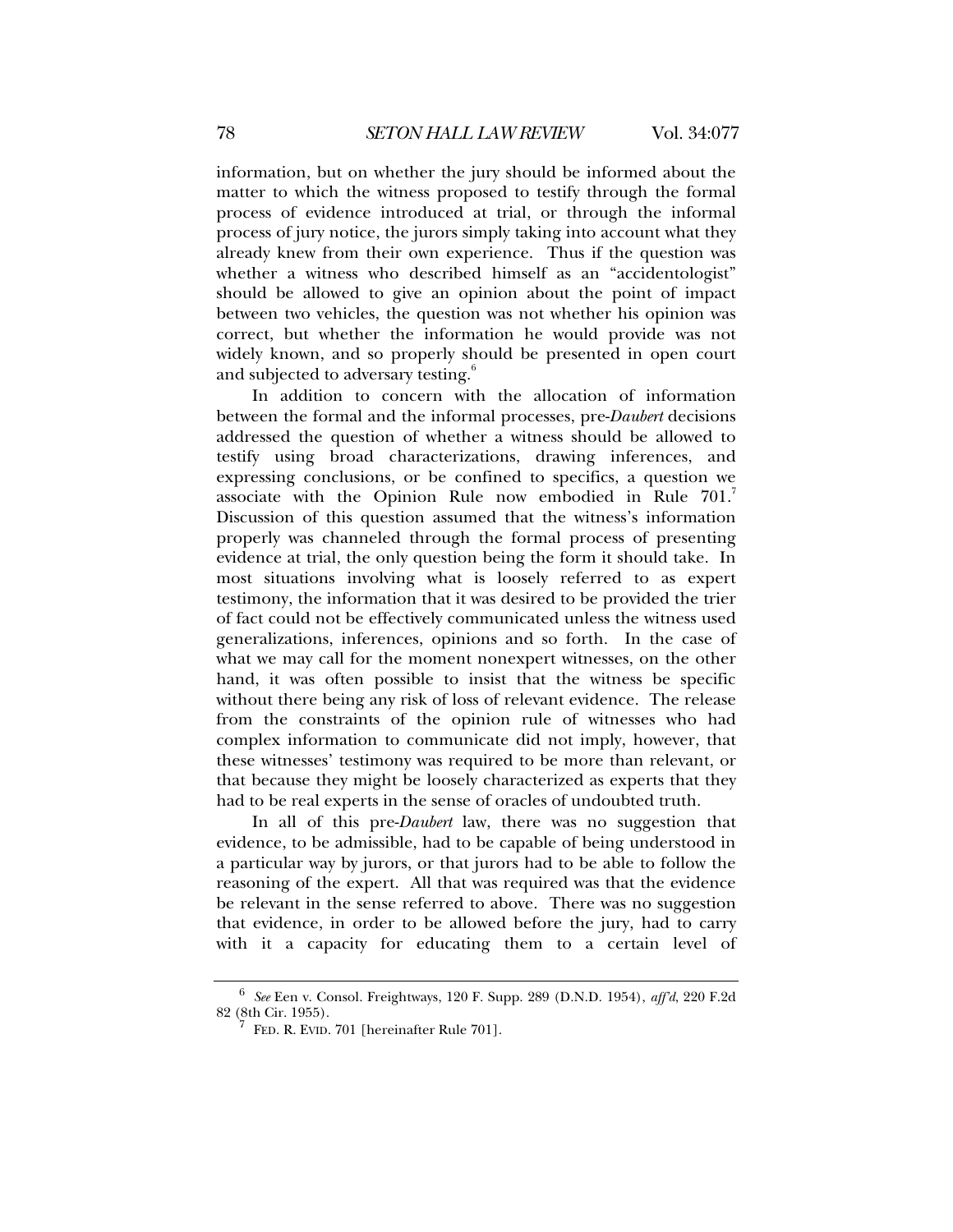understanding, either that attained by the witness himself or the level that might be attained by an intelligent, generally informed judge. The decision whether to educate was left to the parties: in a particular case, if a party did not provide material that would enable the jurors to understand, the verdict might go against him. What capacity for education the jurors would have would be determined by the basic requirements for jury service regarding intelligence and background information, but whether this capacity would be utilized by the evidence actually introduced was not something policed by the rules of admissibility.

Exclusion on the grounds of prejudice, confusion of issues, waste of time and so forth—the evils now catalogued in Rule 403—did not in any way contradict what has just been said about the easy admissibility of expert testimony pre-*Daubert*. None of the 403 evils, a risk of which justified exclusion unless outweighed by probative value, could be posited of expert testimony as such: disregard of the substantive law; disregard of the burden of proof; giving way to emotion; confusion of issues or misleading the jury, in the sense of not being clear about the different questions under the substantive law and to which of them evidence might be relevant; waste of time because the evidence replicated evidence already presented; or cumulativeness. If there was a substantial risk of the occurrence of one or more of these evils, then the probative value of the evidence offered had to be considered, but not if all that could be said of the evidence was that it was expert evidence.

It is in *Frye* that we may espy the roots of our present troubles. They are to be found not in the well-known uncertainties as to what is the non-official body that must accept the evidence, in what sense must the body accept it, and why should the law defer to the opinion of a non-official group regarding the probative value of evidence, but in the erection of the idea of "scientific evidence" as a legal category having consequences for admissibility. But the damage inflicted by *Frye* was limited, at least in its immediate consequences. In the first place, *Frye* appeared to be restricted to "novel" scientific evidence, which might have exempted evidence of a sort that had been around for some time, even though of slight probative value. Furthermore, there was no implication in *Frye* that its requirement might spread to the whole area of expert testimony. The *Frye* rule, even as narrowly conceived and applied to novel scientific evidence, was not universally accepted, and in the years preceding *Daubert*, there were signs of resistance to it. $8$  It is one of the ironies of our story that this

<sup>8</sup>  *See* Paul C. Giannelli, *The Admissibility of Novel Scientific Evidence:* Frye v. United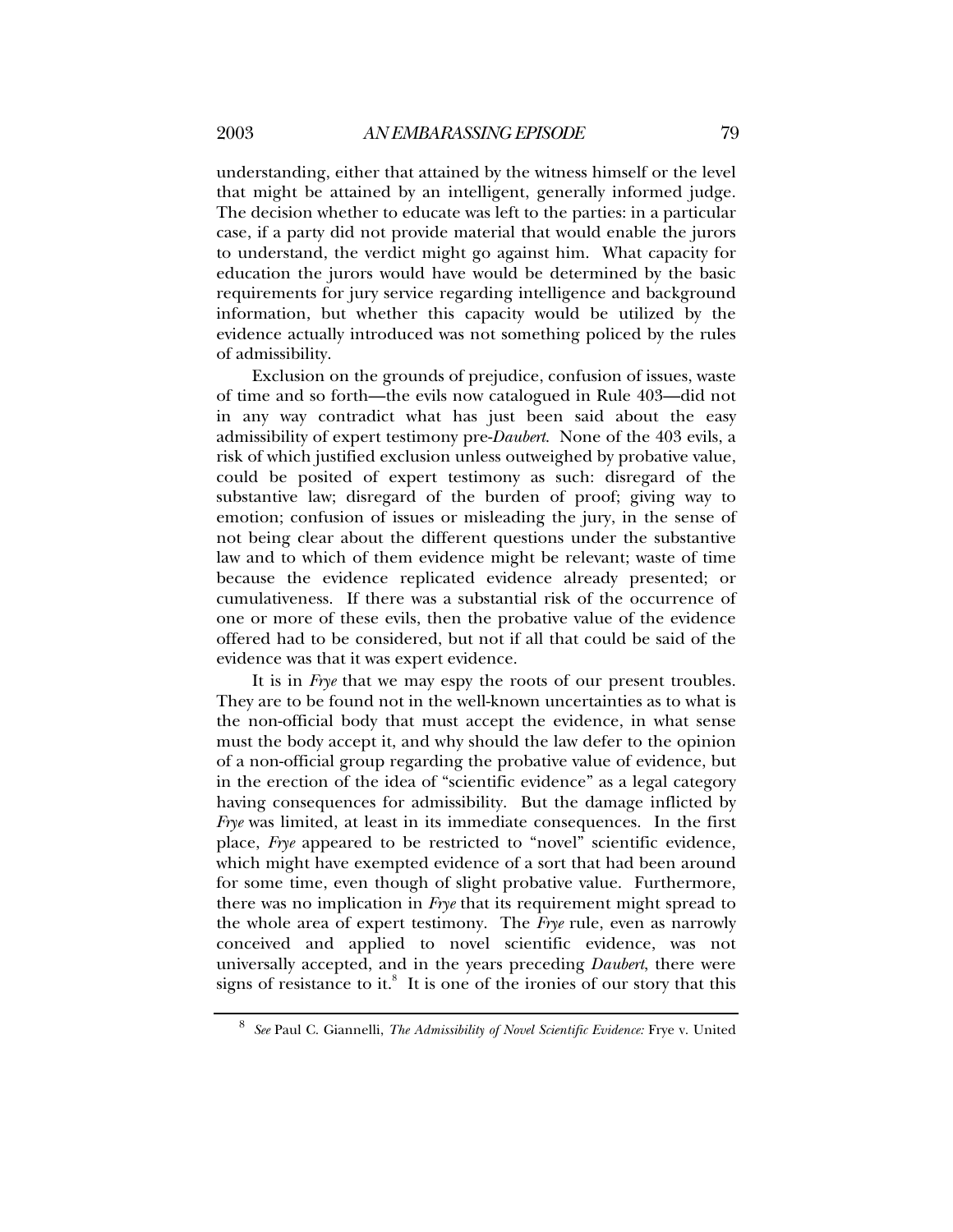resistance to *Frye* led to a regime that has turned out to be much more restrictive and extensive in its application than *Frye* itself.

Next came the enactment of Rule  $702.9$  There was nothing in the text or legislative history of 702 that would justify finding an intention to erect a barrier to the admissibility of expert testimony higher than the one that already existed. Of course, there was the question of the effect of 702 on cases that fell within the ambit of *Frye*—"novel scientific evidence"—but if account is taken of the resistance that had been growing to *Frye*, a defensible interpretation of 702 could have been that it abolished *Frye* and left the law of admissibility of expert testimony much as McCormick suggested it was and ought to be.<sup>10</sup> In *Daubert*, the Court did indeed say that 702 abolished *Frye*, but then announced another rule governing the admissibility of expert testimony, the consequences of which we are now experiencing. In my own view, Rule 702 should have been read not to impose this new requirement, but simply to have affirmed the distinction, already referred to, between information that should come through the formal process and information that should come through the informal process of jury notice. The phrase "qualified as an expert," which does appear in 702, should have been read to mean only that the witness had or claimed to have information that did not fall within the area of jury notice, not that this information must stand up to any particular test of reliability. The same is true of the language about "assisting" the trier to determine a fact in issue. This clause, as I see it, also is simply an affirmation of the distinction between what may come in at trial and the information jurors already have. This was made pretty clear by the Advisory Committee's quotation, in its Note to Rule 702, of Professor Ladd's article in which he stated:

There is no more certain test for determining when experts may be used than the common sense inquiry whether the untrained layman would be qualified to determine intelligently and to the best possible degree the particular issue without enlightenment from those having a specialized understanding of the subject involved in the dispute.

In this statement, Professor Ladd emphasized not the correctness of the expert's testimony, but the limits of the jurors' knowledge.

States*, a Half-Century Later*, 80 COLUM. L. REV. 1197 (1980).

<sup>9</sup>

<sup>&</sup>lt;sup>9</sup> FED. R. EVID. 702 [hereinafter Rule 702 or 702].<br><sup>10</sup> *See* MCCORMICK, *supra* note 4 and accompanying text.

<sup>&</sup>lt;sup>11</sup> Mason Ladd, *Expert Testimony*, 5 VAND. L. REV. 414, 418 (1952).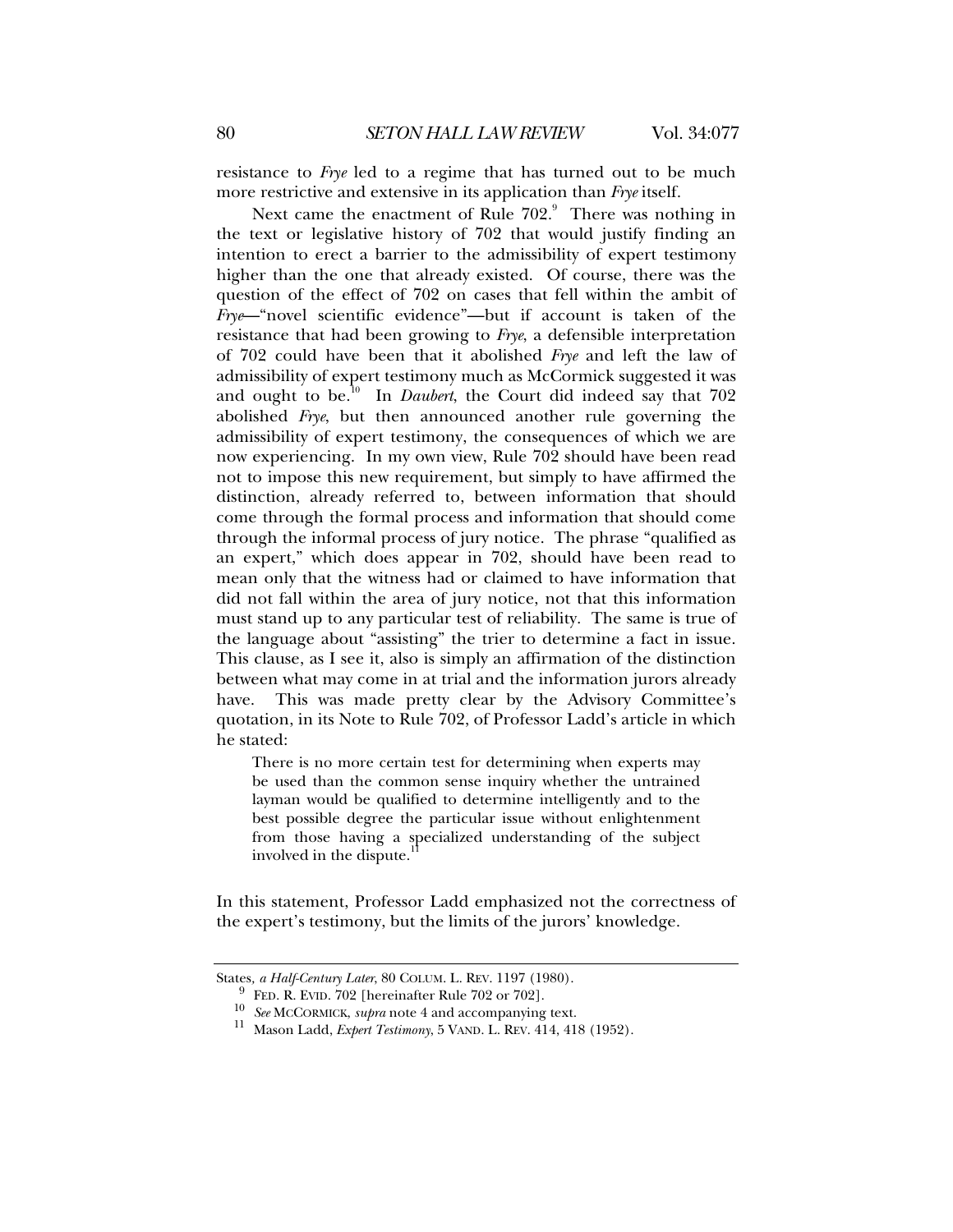The Court in *Daubert* seized upon the word "science" in Rule 702 and based its holding upon what it thought to be a correct reading of that term. In this, I believe, the Court made a fundamental error, treating the case before it as one presenting a narrow question of textual analysis, rather than seeing it as raising for discussion the broad purposes of the law of Evidence in the light of its history and the value of jury trial. $12$  There is no reason to think that the word "science" was put into 702 other than as a convenient though vague reference to a subclass of cases within the broad class of cases involving specialized knowledge, specialized in the sense that it is not already possessed by a proportion of the population of substantial size. The way was paved for this mistake by *Frye*'s use of the category "scientific evidence," and its attaching specific consequences to that category in regard to admissibility. In *Daubert*, the Supreme Court adopted and confirmed the legal category "science," and then went on to attach different consequences than had *Frye*. There was uncertainty following the *Daubert* decision as to whether it had made it more or less difficult for expert testimony to gain admission, a harbinger of the confusion that now surrounds the whole subject of the admissibility of expert testimony.

Seizing upon the word "scientific" in 702, as just said, the Court in *Daubert* then went on to determine that to be "science," evidence had to be "scientifically valid" or "good science," and that this sort of science could only be the result of the "scientific method." The truth is that among people who consider themselves in some sense scientists, there is no clear understanding or agreement about what is meant by "science," "good science" or "the scientific method." Furthermore scientists who might be willing to give an account of how they go about their work, would probably disclaim responsibility for attaching any great significance to their account beyond its justifying the decisions they make regarding further research. By contrast, there are people sometimes referred to as philosophers of science. These people do talk about the scientific method and scientific validity. Some of them are cited in the *Daubert* opinion— Karl Popper most notably.<sup>13</sup> It is not at all certain, however, that the Court understood these writers correctly, or even if it did, why legal consequences should be attached to their ideas. Even if the Court is correct in *Daubert* about what is science, what is the scientific method,

<sup>12</sup> *See* JAMES BRADLEY THAYER, A PRELIMINARY TREATISE ON EVIDENCE AT THE COMMON LAW 2 (1898) (referring to "the deep political significance of the jury and its relation to what is most valued in the national history and traditions of the English  $\text{race}$ ").

<sup>13</sup> *Daubert*, 509 U.S. at 593.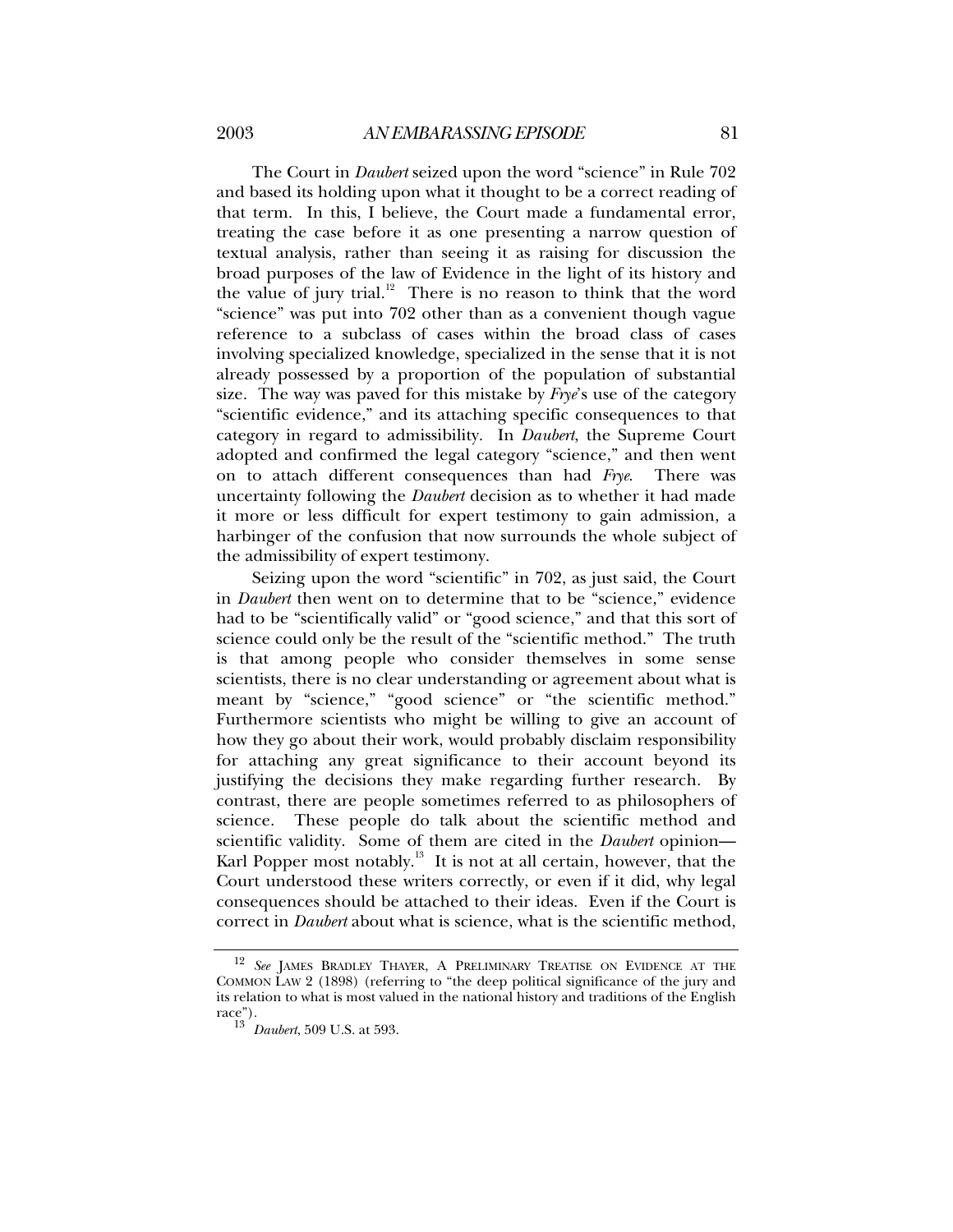and what is scientific validity, the chief flaw in the Court's opinion is its failure to connect its analysis of these matters to any policy of the law of Evidence. This failure originates in its threshold mistake of treating the case as presenting a narrow problem in textual interpretation. If the result of *Daubert* is to require that scientific evidence, to be admissible, must be not merely relevant, but reliable—that is to say, have a certain probative value—*Daubert* gave no reason for this requirement other than that unless evidence has this probative value, it is not really science or scientifically valid.

What were the forces at work that led to the *Daubert* decision? In the first place, one must mention the powerful economic interests that saw themselves under threat from large jury awards arguably traceable to the admission of evidence of a causal connection between their products and injuries. Writers and lawyers in the service of these interests launched a campaign to attack the purveyors of this evidence. In particular they initiated a campaign of sloganeering, employing such labels as "junk science" or "faux science" or "bad science,"<sup>14</sup> aimed at casting scorn on those who testified to opinions thought to warrant these labels. It is embarrassing to concede that this kind of sloganeering may have influenced the course of the law.

Another factor contributing to the *Daubert* decision was the desire of some judges to be associated with science, if not as full insiders, at least as knowledgeable associate members. Their desire was to connect themselves with the most prestigious form of knowledge in our contemporary world: scientific knowledge. Even if one does not practice science or the philosophy of science, to know what scientists do, and to be seen to know it, enhances self-esteem and status in our society. Even when this knowledge is of a fairly primitive sort, as it usually is for judges, lawyers, law clerks, and law professors, generally being based on college courses and popular books on science, its possession places a person above the common run. But here we can truly say, as the old adage has it, that a little knowledge is a dangerous thing. In this case, it led the Court away from the sufficiently difficult job of discerning and implementing the purposes of the law of Evidence, into an attempt to shine with the reflected glory of science, in the light from a star only half understood, and which in any case had its own purposes quite unrelated to law.

<sup>&</sup>lt;sup>14</sup> Consider Professor Allen's continued use of the term "junk science" in his contribution to this Symposium. *See generally* Ronald J. Allen, *Expertise and the Supreme Court: What is the Problem?*, 34 SETON HALL L. REV. 1 (2003).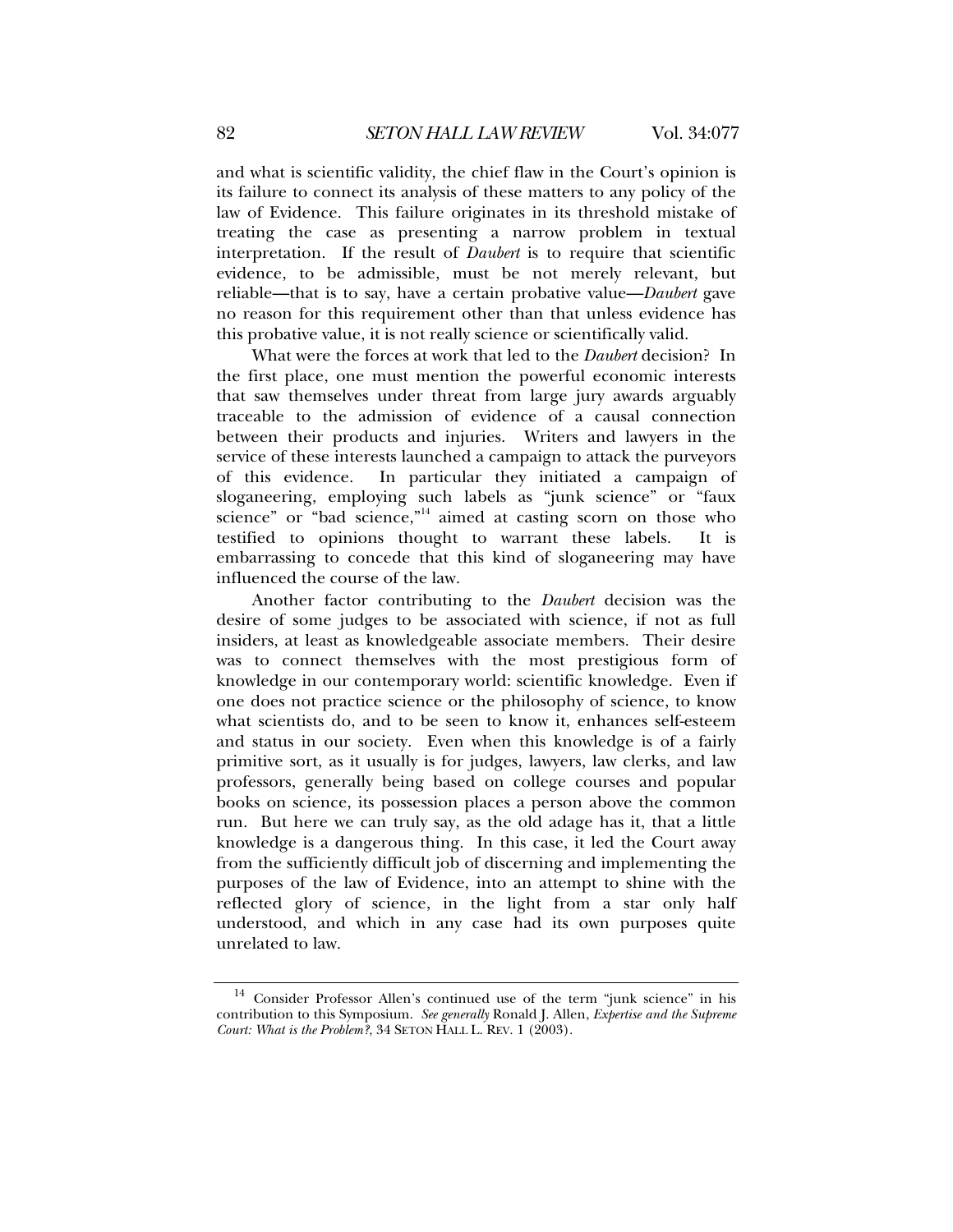Not to be left out of account as a factor contributing to *Daubert* is the anger and scorn that elite scientists feel toward what they consider bad science. They persuade themselves, or have been persuaded by interested lawyers, that persons who represent themselves to be scientists and claim to know something about which they, the elite scientists, know much more, in being allowed to testify in courts of law are damaging the reputation of science and undermining its mission. They are persuaded that if "junk science" is allowed in courts, this somehow will adversely affect the standards for academic appointments in science, government funding of scientific research, and other important matters. There is no reason to think there is any connection whatever between these matters and the standards for the admission of evidence in courts, but elite scientists, who think little about the purposes of law, believe there is, and their disapproval of courts' listening to inferior scientists has been skillfully communicated to judges, who, as already stated, aspire themselves to be approved by elite scientists.

Finally, also to be taken into account as a factor contributing to *Daubert* is an ideology, far from decisively eliminated in our political debates, which cannot see the sense in entrusting to twelve persons picked at random from the general population important and difficult questions of fact. Reservations coming from this perfectly reasonable political philosophy find place in the bosoms of some judges. They reveal themselves in the *Daubert* opinion's conflicting passages that on the one hand praise the ability of the jury to answer difficult questions and on the other hand question it.<sup>15</sup> But in this debate, the Constitution has taken one side.

As already indicated, there does not exist outside the law any settled meaning for the terms "science" or the "scientific method." If there were such a settled meaning, it still would have to be explained how the purposes of the law will be achieved by carrying that meaning over into a legal context and attaching to it the particular consequence of admissibility. What is the precise shape of the legal idea "science" that *Daubert* created? We do not know. The Court says in its opinion that that case was presented to it as one involving scientific evidence, and that since it was so presented, the evidence must satisfy certain requirements.<sup>16</sup> It did not need to decide, the Court stated, whether these requirements or others would apply in the case of nonscientific evidence. Of course, in avoiding telling us what is scientific evidence, the Court failed to root its requirement

<sup>15</sup> *Daubert*, 509 U.S. at 595-96.

<sup>16</sup> *Id*. at 590 n.8.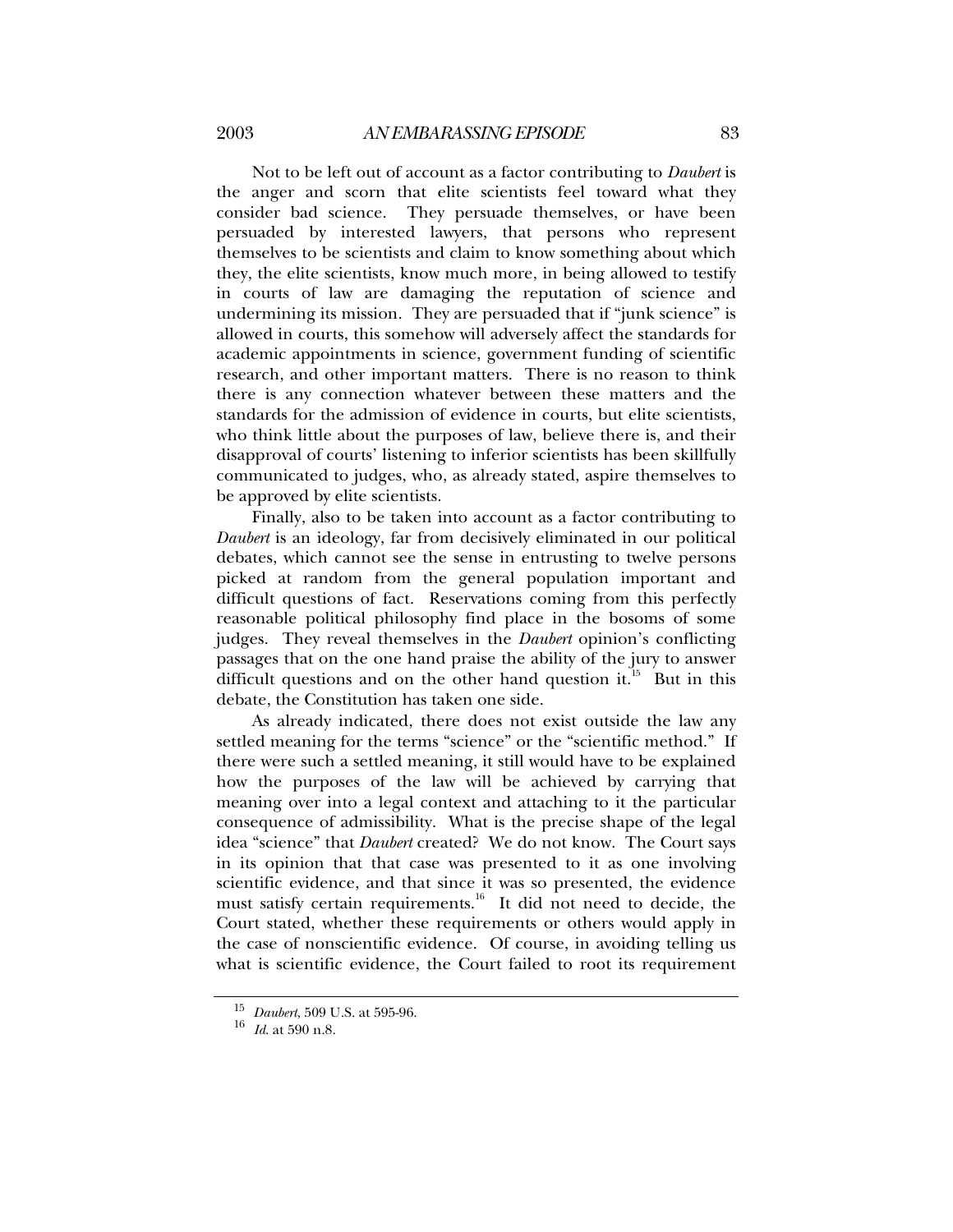that scientific evidence be more than relevant in any understanding of the phenomenon of "science" that gave rise to the requirement in the first place.

*Daubert* tells us that if evidence is scientific, it must have a certain probative value to be admissible. This is simply because it is scientific or is claimed to be. This is what all the talk about "scientific validity" and reliability comes down to—the requirement of a certain probative value. The idea is no different from that contained in 403. Under 403, however, the reason for requiring a certain probative value before evidence is admitted is the risk of the occurrence of the specific evils already mentioned: the jury will ignore the substantive law, the jury will disregard the burden of proof, the jury will be swept away by emotion, and so forth. These evils can be seen as such and taken into account through the exclusion of evidence without attacking the very reason for having jury trial: that the verdict may reflect beliefs about the world held by ordinary people and the working of average intelligences. To require that "scientific evidence" be excluded unless it has a certain probative value simply because it is scientific, does not rest upon apprehension of any of the evils listed in 403, but directly attacks the fundamental reasons for jury trial.

*Daubert* based its requirement that the evidence there involved be reliable on the fact that it was scientific, but did not explain the distinction between science and nonscience, nor draw from such a distinction reasons for a particular requirement in the case of scientific evidence. In  $Kumbo$ ,<sup>17</sup> the distinction between the scientific and the nonscientific was found to be unmaintainable and disappeared, and with its disappearance there also disappeared the reason given in *Daubert* for a requirement of reliability. In these circumstances, the alternatives were to reconsider *Daubert* and see whether it was possible to come up with a rationale for requiring reliability other than the one based upon the mere fact that evidence was scientific, and if this effort failed, to abandon the result in *Daubert* and allow evidence in simply if relevant, or to extend the requirement of *Daubert* to all expert testimony. The latter course was taken and it was taken, furthermore, without justification offered. The *result* in *Daubert* was assumed to justify imposing the reliability requirement on evidence of the sort presented in *Kumho*. This is the embarrassing episode referred to in the title to this article. Such a finesse probably would not have been possible if *Kumho* had come before *Daubert*.

 $^{17}\,$  Kumho Tire Co. v. Carmichael, 526 U.S. 137 (1999).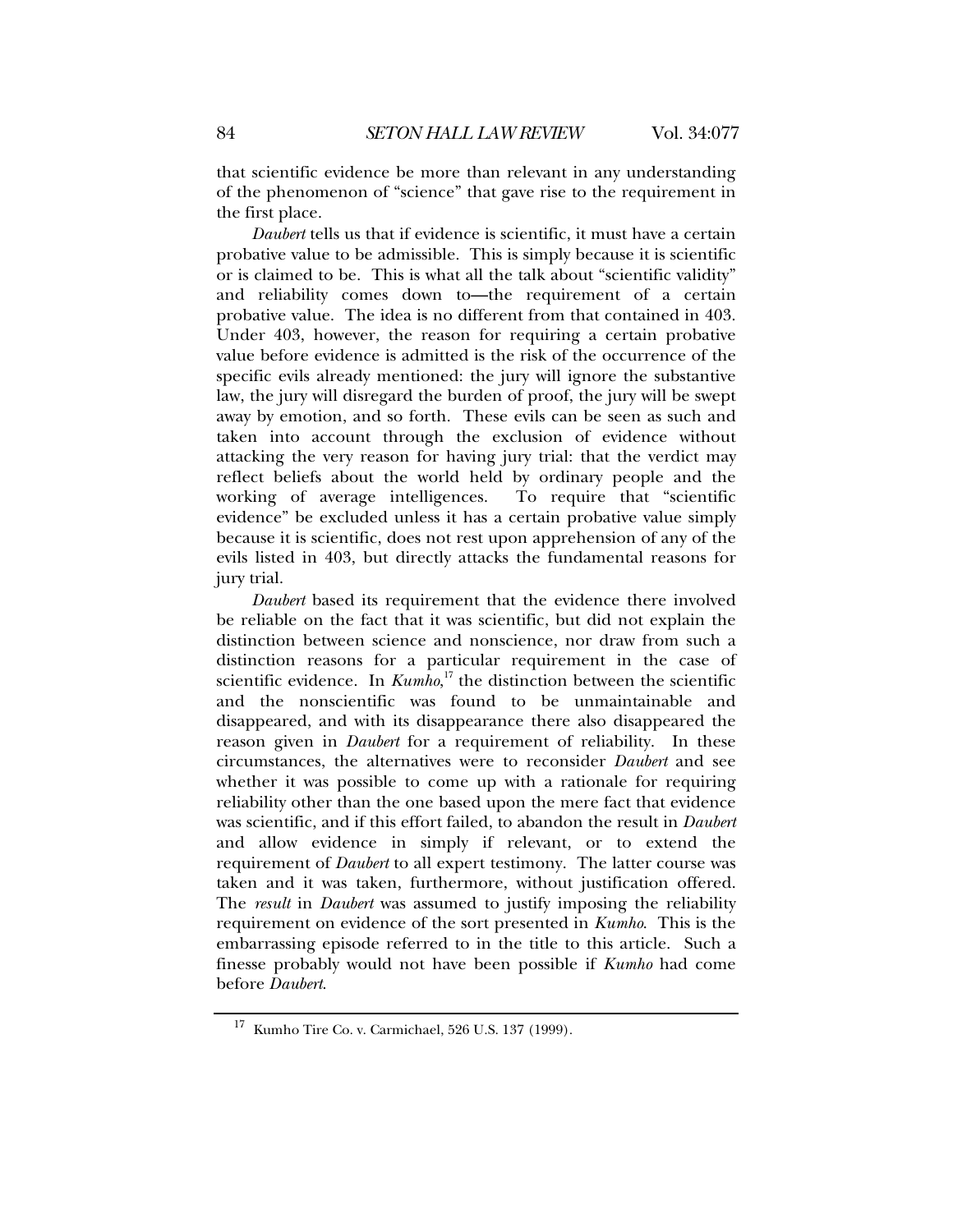If *Kumho* is accepted, then all expert testimony must have a certain probative value to be admitted: relevance is not enough. The collapse of the distinction between science and nonscience has led to this extension to all expertness. But the distinction between expert and nonexpert evidence itself is vulnerable and subject to collapse, and if this distinction goes and the Court responds in the same way it did to the collapse of the science/nonscience distinction, then what we face is the extension of a reliability requirement to all evidence. Some commentators may attempt to ward off this outcome by invoking a distinction between fact and opinion witnesses. They will say that *Kumho*, of course, should not be extended to "fact witnesses." But all witnesses are fact witnesses in that they seek to inform the jury about the facts of the world, even if in some cases they are allowed to do so by the use of opinions and inferences.

The distinction earlier referred to between information that may come through the informal process of jury notice—possibly because the information is possessed by a group of substantial size in the community—and information that may be introduced into evidence at trial, a distinction implicit in the idea of relevance in Rule  $401$ ,<sup>18</sup> policed by Rule 701, and affirmed in Rule 702, and which indeed is fundamental in our procedure, has nothing to do with any distinction between expert and nonexpert evidence. In the argument over whether there is an intelligible distinction between expert and nonexpert evidence, all the evidence spoken of is assumed to come properly through the formal process.

Most people agree that if the expert/nonexpert distinction breaks down with the consequence that all evidence to be admissible must have a certain probative value, there will be a grave impairment of jury trial. This is especially so if probative value is to be judged in the light of background beliefs other than those that may be ascribed to reasonable jurors. In *Daubert*, the Court indirectly suggested that an exclusionary rule such as the hearsay rule and the requirement that witnesses be competent support its suggestion that imposing a requirement of reliability on the admission of evidence is not unusual in the law of Evidence.<sup>19</sup> But in the case of the familiar exclusionary rules, as in the case of Rule 403, a requirement of a certain probative value or even a flat rule of exclusion is a response to a particular danger, not a direct challenge to the main point of jury trial.

Propelling some along this path step by step to the final conclusion that all evidence must be reliable to be admissible, not

<sup>18</sup> FED. R. EVID. 401.

<sup>19</sup> *Daubert*, 509 U.S. at 590 n.9.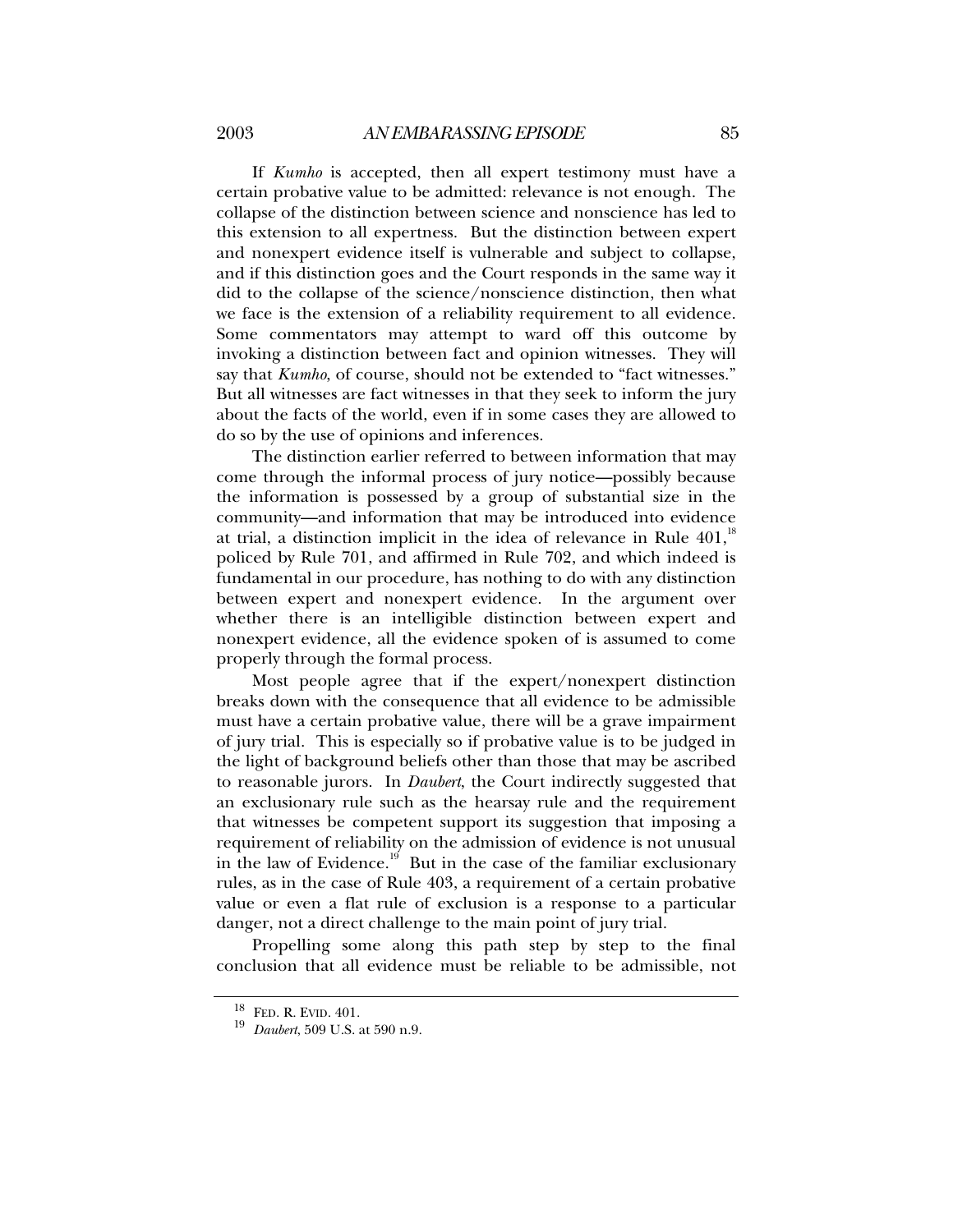stopping to ask whether the first step was a mistake, is the underlying belief, earlier referred to, that poorly educated, average citizens do not contribute much to fair adjudication, but instead return verdicts that often are inaccurate, and that whatever political advantages may accrue from jury trials, they do not justify the continuance of this state of affairs. As has been frequently observed, statements that jurors render inaccurate verdicts are not supported by much empirical evidence.<sup>20</sup> In the first place, to state that a verdict is incorrect implies a source of undoubted knowledge of the truth, when often there is no such unquestionable source. Furthermore, even if it is the case, as it surely is, that mistaken verdicts have been returned, there is no warrant for believing that another tribunal would not have made the same mistakes: a judge is as likely to be misled by a claimed eyewitness as a jury.

Sometimes an interest in displacing the jury is attempted to be masked by a suggestion that all that is sought by an admissibility requirement of reliability is to aid the jury in discharging its function in the best possible manner. Assistance takes the shape of excluding evidence concededly relevant unless it comes in a form that permits the jury to be properly educated, so that its verdict will be the fruit of rational analysis. If the evidence must be capable of bringing the jury to a certain level of understanding, to what level? Surely it cannot be suggested that they must be brought to the same level as the expert witness himself. It seems clear—indeed Professor Allen concedes as much in his contribution to the present symposium—that the insistence on the educational power of evidence is in the service of producing more accurate verdicts: "Does the expert in fact possess knowledge useful to this trial that is being brought to bear upon it in a way that increases the probability of accurate outcomes?"<sup>21</sup> Thus, although *Kumho*'s requirement that expert evidence be reliable and the insistence that evidence have a certain educational power may be distinguishable on the surface, beneath they derive from the same conviction that jury verdicts are not as accurate as other forms of adjudication and that there are no good policy reasons why an inferior form of fact-finding should be accepted.

Defects in our procedural system that produce inaccurate judgments are, of course, a matter of serious concern. It should not be assumed, however, that inaccuracies result from the use of juries, rather than being attributable to some other aspect of the system.

<sup>20</sup> *See* John H. Mansfield, *Scientific Evidence Under* Daubert, 28 ST. MARY'S L.J. 1, 23 (1996).

<sup>21</sup> Allen, *supra* note 14, at 7.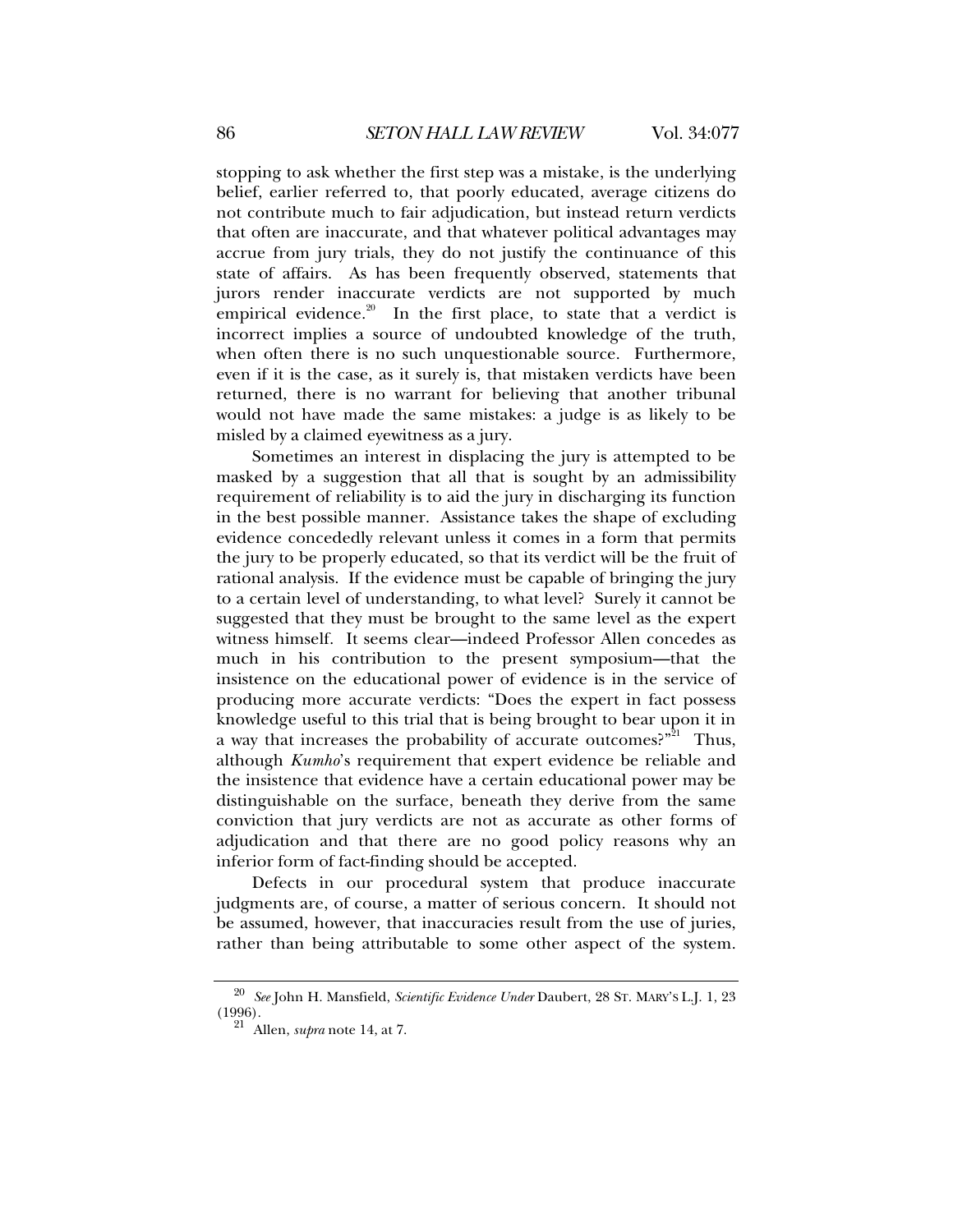Thus, the proper functioning of the adversarial system may be impaired in certain situations—in many criminal prosecutions, for example—by an inequality of resources or a difference in lawyers' abilities. It may be possible directly to address these inequalities. If this is not possible, in certain situations an exclusionary rule that addresses a specific malfunctioning of the adversary system may be appropriate. The special exclusionary rules relating to lineup evidence are an example. But such rules operate to protect one side against the superior power of the other, and are not across-the-board exclusionary rules of the sort established by *Daubert*-*Kumho*, where the rule excludes expert evidence unless it is shown to have a certain probative value.

It is difficult to predict the future. It is impossible to imagine that the Court will dismantle the *Daubert-Kumho* regime and return to the regime of easy admissibility that existed before *Daubert*, at least when "novel scientific evidence" was not involved. There seems little possibility of legislative intervention or of any remedial proposal coming from the Advisory Committee, especially since it has only recently sponsored an amendment of Rule 702 that brings it into express accord with *Daubert*.

As efforts by lower courts to apply *Daubert* continue, if confusion about its meaning persists and conflicts among the circuits develop, an appreciation of the need for some kind of adjustment may grow. Confusion and conflict may increase as a result of the extension of the reliability requirement to all expert evidence. Conflict among the circuits will develop because some courts of appeal, in an effort to give some structure and semblance of law to rulings on admissibility, will attempt to spell out the "factors" that a trial judge must consider in ruling on admissibility, and perhaps even pursue the hopeless effort to distinguish expert method from expert conclusion, applying the *Daubert-Kumho* requirement only to the former. Other courts will routinely uphold the exercise of discretion by the trial court, whichever way it went on the question of reliability. In those circuits in which the latter approach is taken, a high degree of inconsistency among trial court rulings on the admissibility of expert evidence will become apparent.

Inconsistency in results is, of course, a state of affairs we frequently accept for practical reasons and because of competing values. If the same evidence had been put before a different trier of fact, whether judge or jury, the result might well have been different. Inconsistency in rulings on the admissibility of evidence, the